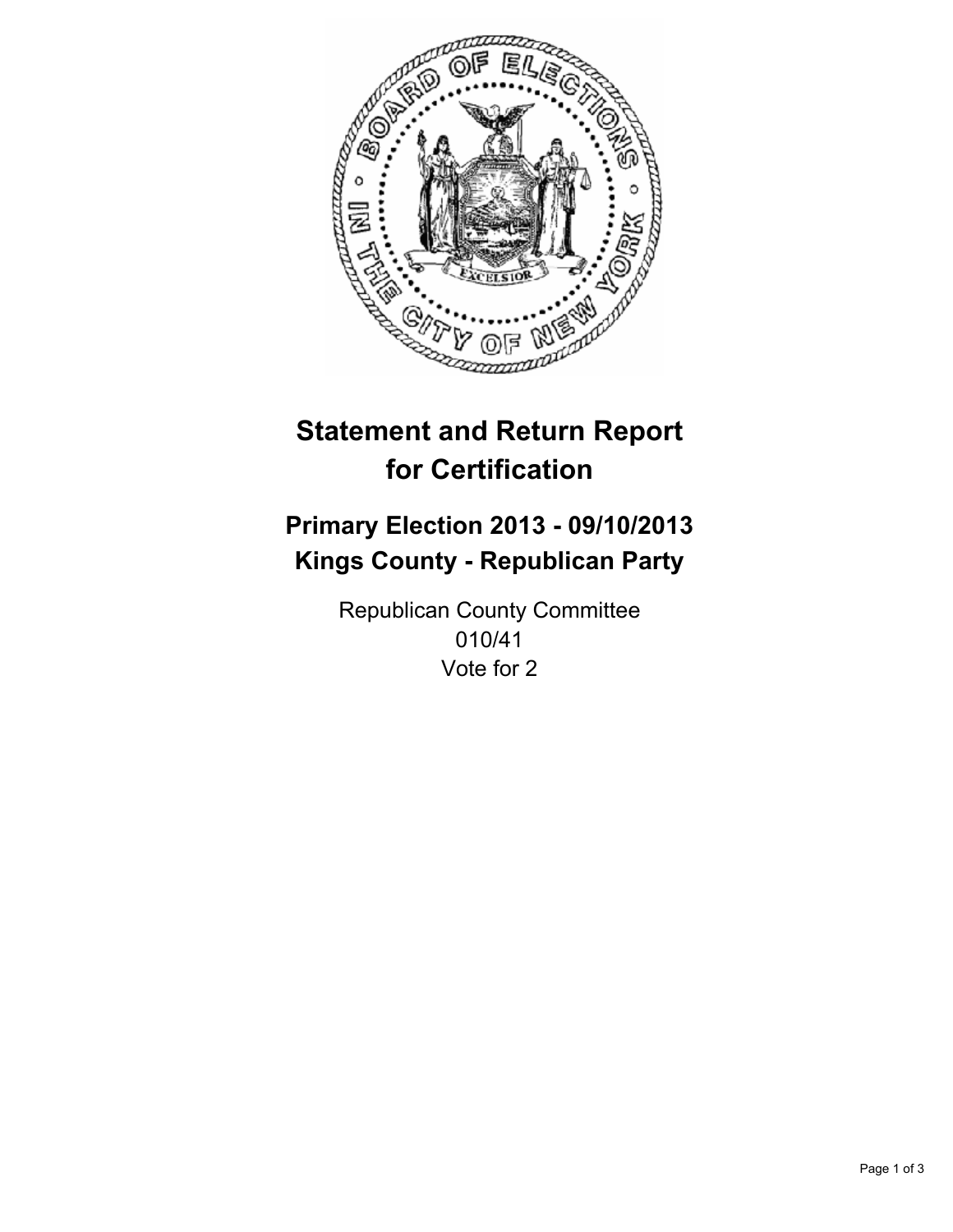

## **Assembly District 41**

| <b>EMERGENCY</b>          | 0  |
|---------------------------|----|
| ABSENTEE/MILITARY         | 0  |
| <b>FEDERAL</b>            | 0  |
| SPECIAL PRESIDENTIAL      | 0  |
| AFFIDAVIT                 | 2  |
| <b>JOSEPH A. KOWALSKI</b> | 12 |
| <b>BETYA KHOROVSKY</b>    | 8  |
| <b>RUTH FRANKEL</b>       | 8  |
| <b>Total Votes</b>        | 28 |